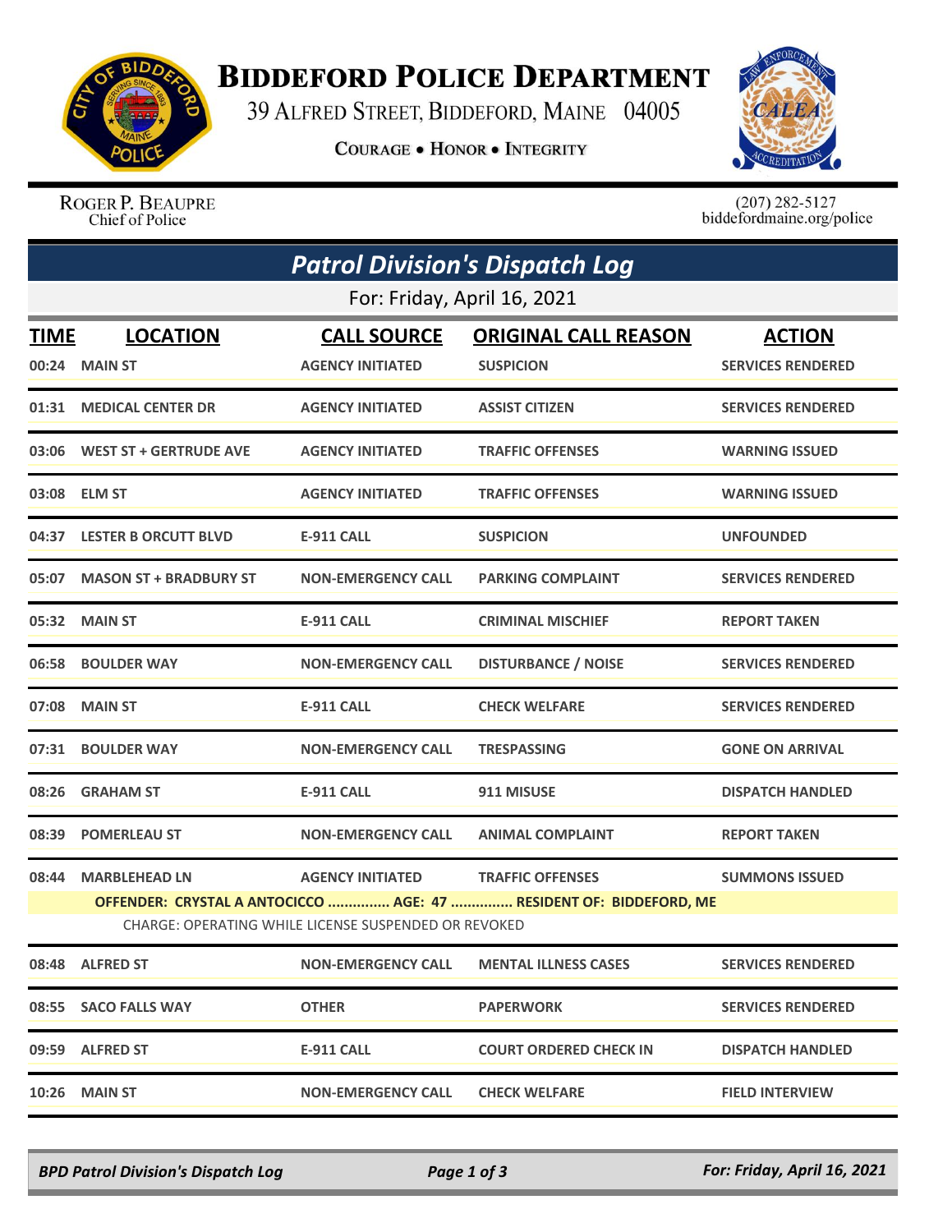| <b>TIME</b> | <b>LOCATION</b><br>11:20 ALFRED ST                    | <b>CALL SOURCE</b><br><b>WALK-IN AT STATION</b> | <b>ORIGINAL CALL REASON</b><br><b>PAPERWORK</b>                                      | <b>ACTION</b><br><b>SERVICES RENDERED</b> |
|-------------|-------------------------------------------------------|-------------------------------------------------|--------------------------------------------------------------------------------------|-------------------------------------------|
|             | 11:41 HILL ST                                         | <b>NON-EMERGENCY CALL</b>                       | <b>CHECK WELFARE</b>                                                                 | <b>REPORT TAKEN</b>                       |
|             | 12:02 MARINER WAY                                     | <b>NON-EMERGENCY CALL</b>                       | <b>ARTICLES LOST/FOUND</b>                                                           | <b>SERVICES RENDERED</b>                  |
|             | 12:10 SULLIVAN ST                                     | <b>NON-EMERGENCY CALL</b>                       | <b>MENTAL ILLNESS CASES</b>                                                          | <b>SERVICES RENDERED</b>                  |
|             | 12:17 SPRUCE ST                                       | <b>WALK-IN AT STATION</b>                       | <b>ARTICLES LOST/FOUND</b>                                                           | <b>REPORT TAKEN</b>                       |
|             | 12:47 SUMMER ST                                       | <b>NON-EMERGENCY CALL</b>                       | <b>DRUG</b>                                                                          | <b>SERVICES RENDERED</b>                  |
|             | 12:56 HORRIGAN CT                                     | <b>WALK-IN AT STATION</b>                       | <b>PAPERWORK</b>                                                                     | <b>SERVICES RENDERED</b>                  |
|             | 13:28 EASTVIEW CT                                     | <b>AGENCY INITIATED</b>                         | <b>ANIMAL COMPLAINT</b>                                                              | <b>SERVICES RENDERED</b>                  |
|             | 14:23 HILL ST                                         | <b>NON-EMERGENCY CALL</b>                       | <b>CHECK WELFARE</b>                                                                 | <b>NO ACTION REQUIRED</b>                 |
|             | <b>14:52 MEDICAL CENTER DR</b>                        | <b>E-911 CALL</b>                               | 911 MISUSE                                                                           | <b>REFERRED OTHER AGENCY</b>              |
|             | <b>15:40 GERTRUDE AVE</b>                             | <b>AGENCY INITIATED</b>                         | <b>PAPERWORK</b>                                                                     | <b>PAPERWORK SERVED</b>                   |
|             | 16:13 ELM ST                                          | <b>NON-EMERGENCY CALL</b>                       | <b>SUSPICION</b>                                                                     | <b>NEGATIVE CONTACT</b>                   |
|             | 16:42 CENTER ST                                       | E-911 CALL                                      | <b>FRAUD / SCAM</b>                                                                  | <b>REPORT TAKEN</b>                       |
|             | <b>17:00 PIKE ST</b>                                  | <b>E-911 CALL</b>                               | <b>THEFT</b>                                                                         | <b>UNFOUNDED</b>                          |
|             | 17:03 CONGRESS ST                                     | <b>NON-EMERGENCY CALL</b>                       | <b>THEFT</b>                                                                         | <b>REPORT TAKEN</b>                       |
|             | 17:29 DARTMOUTH ST                                    | <b>E-911 CALL</b>                               | 911 MISUSE                                                                           | <b>DISPATCH HANDLED</b>                   |
|             | 17:43 SOUTH ST<br>CHARGE: ALLOWING DOG TO BE AT LARGE | <b>AGENCY INITIATED</b>                         | <b>PAPERWORK</b><br>OFFENDER: BRENDA L. BARNARD  AGE: 49  RESIDENT OF: BIDDEFORD, ME | <b>SUMMONS ISSUED</b>                     |
| 18:08       | <b>BENSON RD</b>                                      | <b>E-911 CALL</b>                               | 911 MISUSE                                                                           | <b>DISPATCH HANDLED</b>                   |
|             | 18:28 SULLIVAN ST                                     | <b>E-911 CALL</b>                               | <b>CRIM THREAT / TERRORIZING</b>                                                     | <b>NEGATIVE CONTACT</b>                   |
|             | 19:13 DIAMOND ST                                      | <b>AGENCY INITIATED</b>                         | <b>SUSPICION</b>                                                                     | <b>SERVICES RENDERED</b>                  |
|             | 19:39 ALFRED ST                                       | <b>NON-EMERGENCY CALL</b>                       | <b>COURT ORDERED CHECK IN</b>                                                        | <b>CALL TRANSFERRED</b>                   |
|             | 20:09 POOL ST                                         | <b>NON-EMERGENCY CALL</b>                       | <b>SUSPICION</b>                                                                     | <b>NO VIOLATION</b>                       |
|             | 20:18 CENTER ST                                       | <b>NON-EMERGENCY CALL</b>                       | <b>ASSIST CITIZEN</b>                                                                | <b>SERVICES RENDERED</b>                  |
|             | 20:45 ALFRED ST                                       | <b>AGENCY INITIATED</b>                         | <b>TRAFFIC OFFENSES</b>                                                              | <b>WARNING ISSUED</b>                     |

*BPD Patrol Division's Dispatch Log Page 2 of 3 For: Friday, April 16, 2021*